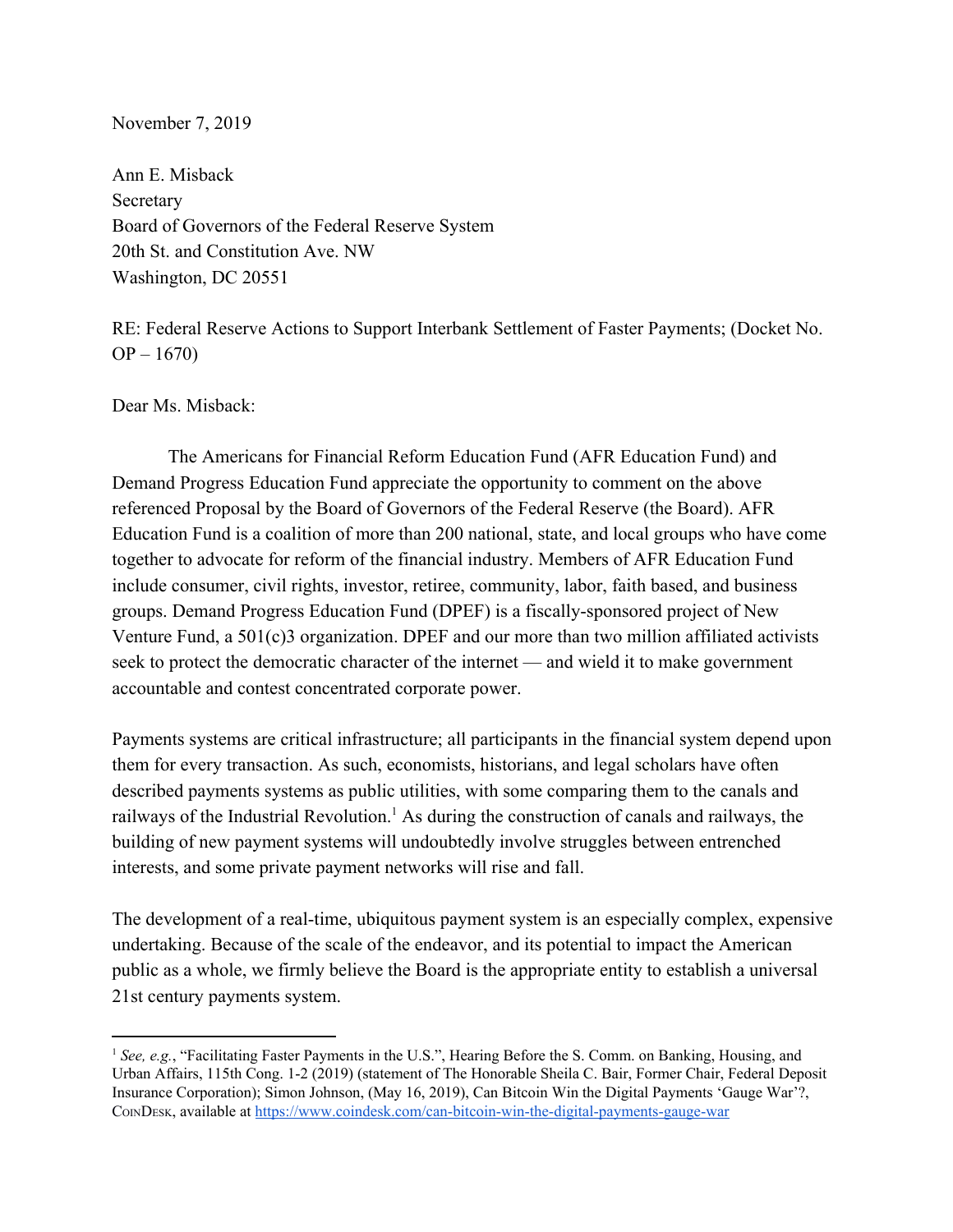We therefore commend the Board on its decision to establish and implement FedNow, a new interbank 24x7x365 real-time gross settlement (RTGS) system to facilitate real-time payments (RTP) between businesses and consumers. We especially commend Governor Lael Brainard for explicitly affirming that "everyone deserves the same ability to make and receive payments immediately and securely, and every bank deserves the same opportunity to offer that service to its community."<sup>2</sup>

We consider FedNow to be a significant step toward payments equity. Families living paycheck to paycheck will be able to receive their wages more quickly and more easily pay bills when due, avoiding the common "cascade of negative consequences."<sup>3</sup> Faster payments based on good funds, without the delayed clearing time experience today for checks and ACH payments, will give consumers greater certainty about their balances, helping them manage their money and avoid overdraft fees. This is crucial. According to data released by the FDIC, consumers paid roughly \$11 billion in overdraft fees in 2017.<sup>4</sup> The payday lending industry alone is responsible for approximately \$8 billion in fees each year.<sup>5</sup> More ubiquitous, free or low-cost person-to-person payment options will make it easier to pay landlords, split rent, receive money from family members or a community organization for an emergency, or be paid electronically for household employment.

As the Board contemplates the legal and operational structure of FedNow, we urge the Board to further embrace its role in creating and safeguarding an equitable, public option within the payments sector. More concretely, we urge the Board to structurally limit private infrastructural power with the payment spaces, by providing an end-user-friendly alternative and introducing "competitive pressure" to keep private payments providers honest toward depository institutions of all sizes and end-users in all locations.<sup>6</sup>

We urge the Board to take the following actions:

● **Safeguarding a Public Option for Payments.** It is of the utmost importance that private interests not dominate services so critical to consumers, businesses, and the real

<sup>2</sup> Lael Brainard, Governor, Fed. Res., Delivering Faster Payments For All (Aug. 15, 2019), <https://www.federalreserve.gov/newsevents/speech/brainard20190805a.htm>

<sup>3</sup> Bair, *supra* note 1, at 1-2

<sup>4</sup> PETER SMITH, CENTER FOR RESPONSIBLE LENDING, THE STATE OF HIGH-COST OVERDRAFT PRACTICES IN 2017, at 1 (2018). <https://www.responsiblelending.org/research-publication/unfair-market-state-high-cost-overdraftpractices-2017>

<sup>5</sup> DIANE STANDAERT ET AL, CENTER FOR RESPONSIBLE LENDING, PAYDAY AND CAR-TITLE LENDERS DRAIN NEARLY \$8 BILLION IN FEES EVERY YEAR (updated Apr. 2019),

<https://www.responsiblelending.org/research-publication/unfair-market-state-high-cost-overdraftpractices-2017> <sup>6</sup> *See, e.g.,* K. Sabeel Rahman, *Regulating Informational Infrastructure: Internet Platforms as the New Public Utilities* 2 GEO. L. TECH. REV. 234, 236 (2018)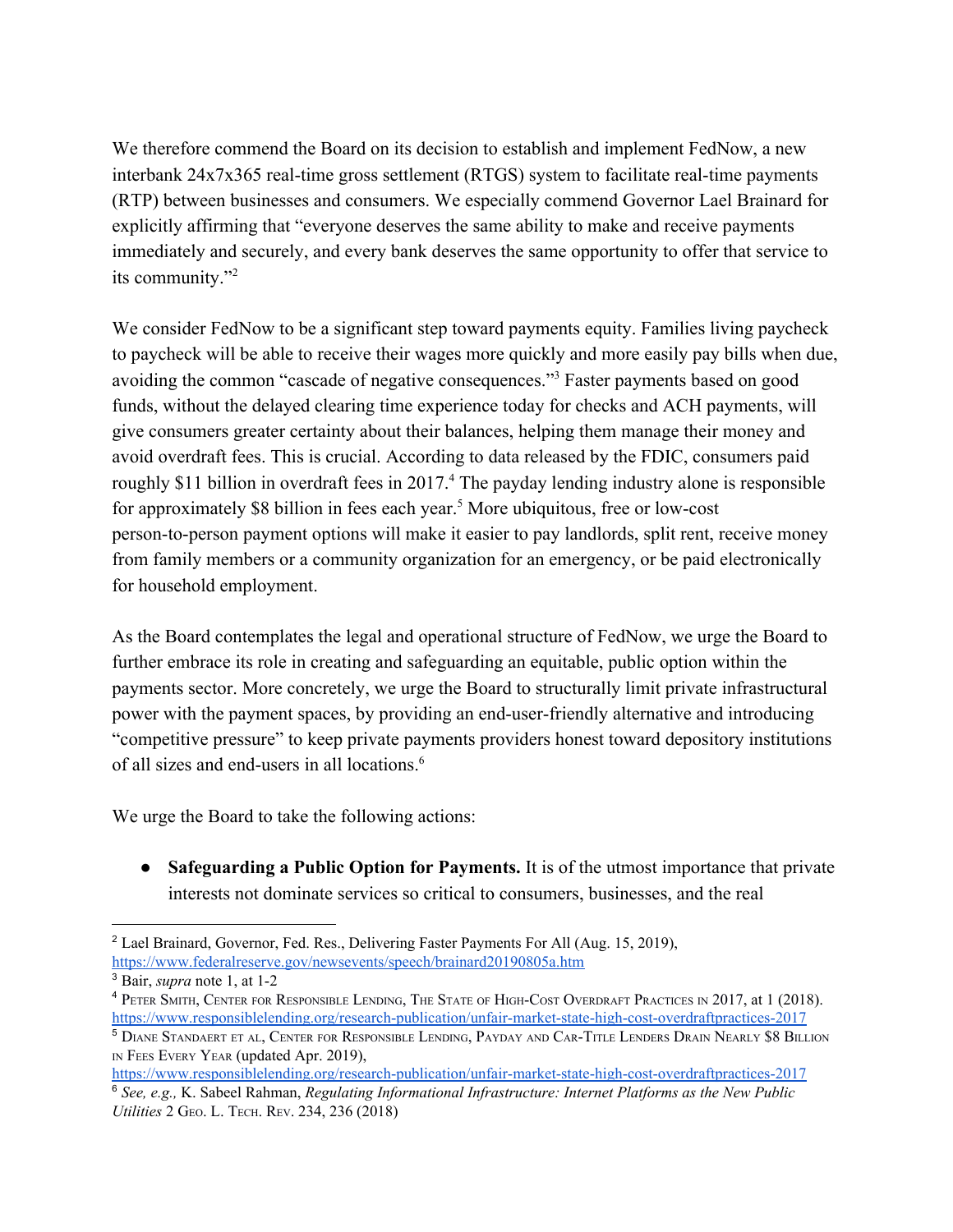economy. The Board should focus on providing safe and equitable services that garner the trust of depository institutions, their agents, and retail banking customers. To that end FedNow must be governed and administered in a manner that is transparent, non-discriminatory, and accountable to the public interest.

- **Conditioning FedNow Access in the Interest of Equity.** In the spirit of public purpose, the Board should adopt preventive measures to ensure that FedNow truly creates a fairer payments universe for all users. This might include establishing a firewall between FedNow's core functions and practices that might compromise its integrity. The Board could potentially impose negative obligations to prevent unfair practices that might attend the adoption of FedNow, or offer incentives to participants to proactively enhance relevant consumer protections.
- **Educating the Public Regarding the Public Nature of Payments & Banking.** The Board should consider an educational campaign to accompany the implementation of FedNow, highlighting the role of the Federal Reserve System and other public entities in designing and operating banking and payment systems.

## **Safeguarding a Public Option for Payments**

### *The Importance of a Publicly Accountable System*

It is deeply important that the effort to create a universal RTP system be undertaken by an entity that has historically focused on providing nationwide access to payment services, including the existing ACH services.<sup>7</sup> The Federal Reserve System's role as an operator of the current ACH electronic payment system has helped to keep that system very low cost and to avoid the risks of giving The Clearing House, the private operator, a monopoly position.

In this respect, the Federal Reserve System's commitment to providing services to depository institutions on fair and equitable terms is equally important. Unlike a private consortium of the largest banks, the Federal Reserve has a unique mission of public service and must make key considerations based on public policy criteria. With real-time payments infrastructure solely in private hands, the infrastructure's owners (large depository institutions) achieve significant pricing power over smaller depository institutions. Furthermore, large-scale private monopolies can more easily abuse consumers.

<sup>7</sup> Federal Reserve Actions To Support Interbank Settlement of Faster Payments, 84 FR 39297, 84 Fed. Reg. 39297, 39308 (Aug. 9, 2019) (proposed Aug. 9, 2019), available at: [https://www.federalregister.gov/documents/2019/08/09/2019-17027/federal-reserve-actions-to-support-interbank-set](https://www.federalregister.gov/documents/2019/08/09/2019-17027/federal-reserve-actions-to-support-interbank-settlement-of-faster-payments#footnote-12-p39299) [tlement-of-faster-payments#footnote-12-p39299](https://www.federalregister.gov/documents/2019/08/09/2019-17027/federal-reserve-actions-to-support-interbank-settlement-of-faster-payments#footnote-12-p39299)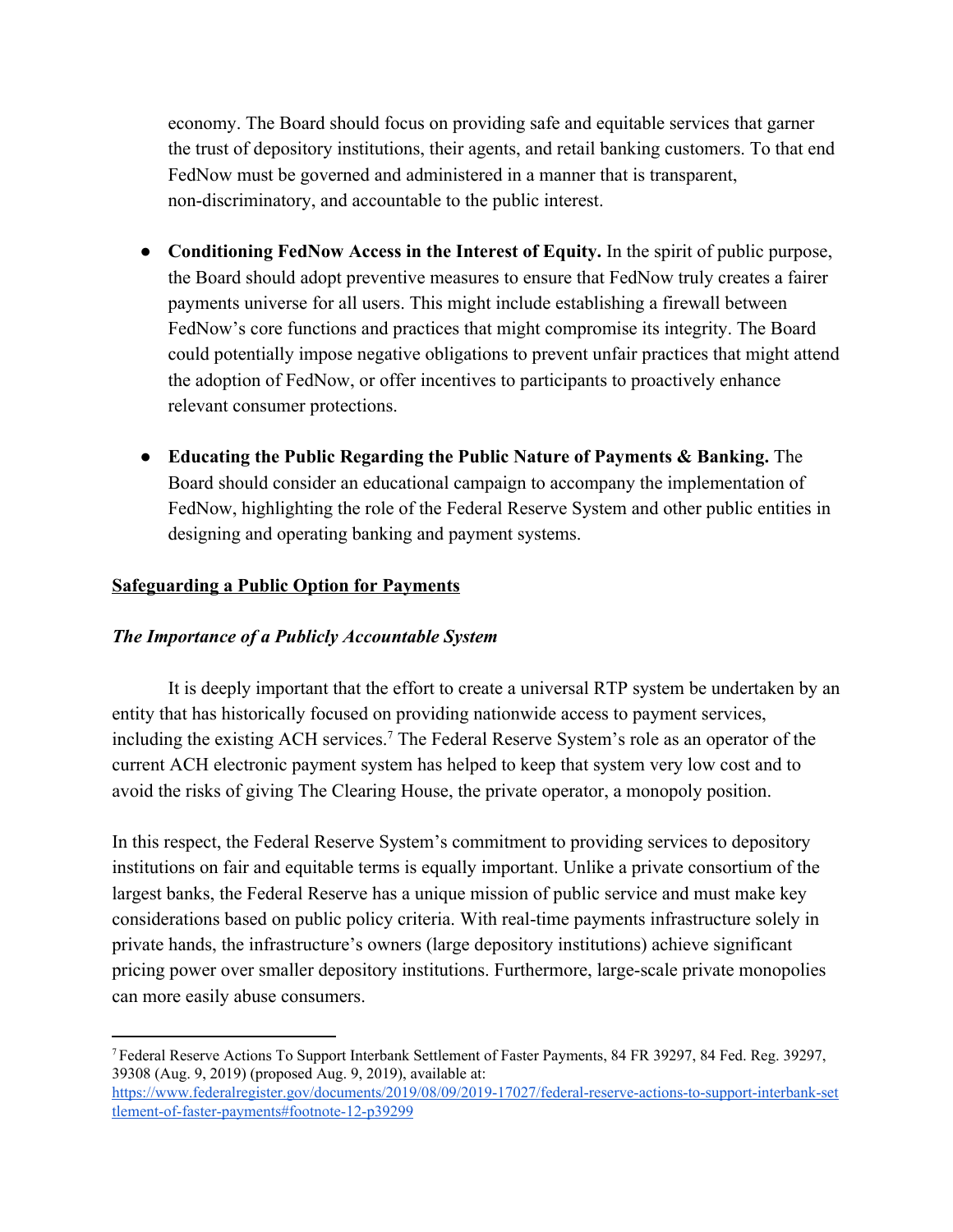Because the payments system is crucial to the day-to-day functioning of the financial system, any private entities controlling the payment system will automatically become "too big to fail." By contrast, FedNow does not give rise to the same moral hazard because it will already be operated by the authority that backstops the U.S. financial system. In fact, FedNow can be an inclusive public option, interoperable with private payments systems, but not interconnected in such a way as to endogenously produce systemic risk.<sup>8</sup> Given the reach and relationships of the Board, FedNow can more easily provide resiliency and stability to the faster payment ecosystem in times of crisis.

Overall, a FedNow Service that is subject to transparent public control will make it more likely that faster payments will serve everyone equitably, and will ensure that a public payment system continues to operate in periods of financial stress when private systems may fail.

### *The Importance of Strengthening Consumer Protections*

According to the Board's "Criteria for Evaluating Proposed Payments", as the Board considers the introduction of new services or major enhancements, it should focus not only on reasonable effectiveness and scope, but on "equity", thus ensuring that "an adequate level of service is provided nationwide or to avoid undue delay in the development and implementation of the service."<sup>9</sup> While we understand that the principle of equity applied here is one of competitive equity between depository institutions,  $10$  we urge the Board to bear equity in mind when analyzing the impact of FedNow on the customers of depository institutions. That is to say, we call on the Board to ensure FedNow is broadly accessible to consumers and businesses on reasonable terms and in comparable quality, that end-users understand the system in a transparent manner, and that FedNow has adequate measures in place to attend to the interests and needs of virtually all consumers and businesses.

#### As such:

*● We urge the Board to incorporate real-time fraud prevention measures into FedNow's design.* Although we understand the Board is of the position that responsibility for fraud prevention should remain with depository institutions and its clients, at the level of privity, it is of paramount importance that faster payments not lead to 'faster fraud'

<sup>8</sup> K. Sabeel Rahman, *The New Utilities: Private Power, Social Infrastructure, and the Revival of the Public Utility Concept* 39 CARDOZO L REV. 1621, 1646-47 (2018)

<sup>9</sup> FEDERAL RESERVE BOARD OF GOVERNORS, FEDNOW SERVICE - FREQUENTLY ASKED QUESTIONS [https://www.federalreserve.gov/paymentsystems/fednow\\_faq.htm](https://www.federalreserve.gov/paymentsystems/fednow_faq.htm)

<sup>10</sup> Federal Reserve, *supra* note 7, at 39304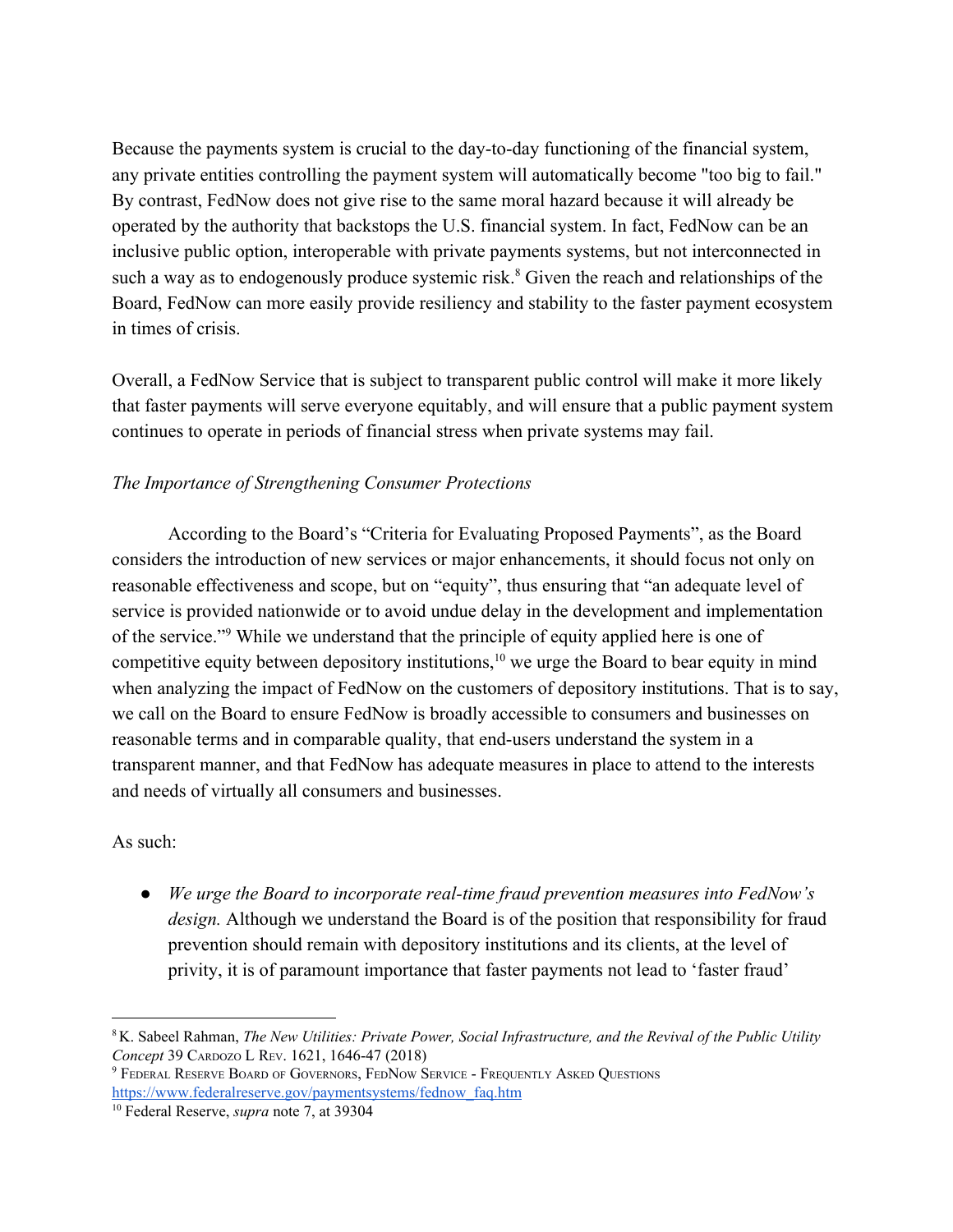without recourse. Systems that make it faster and easier to pay anyone can be exploited by scammers in myriad ways. As such, consumers and businesses should not bear liability for failing to detect fraudulent transactions simply because the payments occur more quickly. Indeed, allocating liability away from consumers tends to increase confidence and participation within payment systems and creates incentives for account providers and operators to ensure the security and accuracy of those systems.<sup>11</sup>

Just as importantly, it is crucial for the Board to enact rules to prevent, detect, remedy and punish fraudulent uses of its system. It is insufficient to rely only on the participating depository institutions for fraud detection and prevention. In no instance should fraud that attends the FedNow system be governed primarily by private contract between banks and consumers. To the extent the Board needs to revisit rules allocating risk of losses due to unauthorized transactions in the context of FedNow, whether under the Truth in Lending Act ("TILA") and Regulation Z) , or the Electronic Funds Transfer Act ("EFTA") and Regulation E, the Board should consult with federal regulators under the auspices of Federal Financial Institutions Examination Council ("FFIEC").

The FedNow Service can also significantly mitigate fraud by incorporating a system to monitor transactions overnight, on weekends, and during holidays. In instances of fraud, institutions should have the ability and duty to place a hold on transmitted funds even if the normal expectation is real time availability. It is also critical that not only sending but also receiving institutions have a duty to monitor and take responsibility for fraud, as fraudsters can only exploit faster payments if they have an account where they can receive funds. Finally, we also urge the Board to review the fraud prevention mechanisms of existing depository institutions to better understand how they will interact with the design and implementation of FedNow and how consumers will be impacted as a result.

● *We urge the Board to minimize data collection and retention, to the extent compatible* with reasonable fraud prevention policy. FedNow will provides access to sensitive financial data and private information to range of institutions. As the Board has suggested it could increase its expectations concerning risk management systems that banks should have in place to handle real-time payments, we urge the Board to likewise increase its expectations concerning data security systems and consumer privacy.

With respect to the Federal Reserve System's own collection and retention of data, myriad questions arise:

<sup>11</sup> Matthew W. Swinehart, *Modeling Payments Regulations and Financial Change,* 67 U. KAN. L. REV. 83, 116-17 (2018)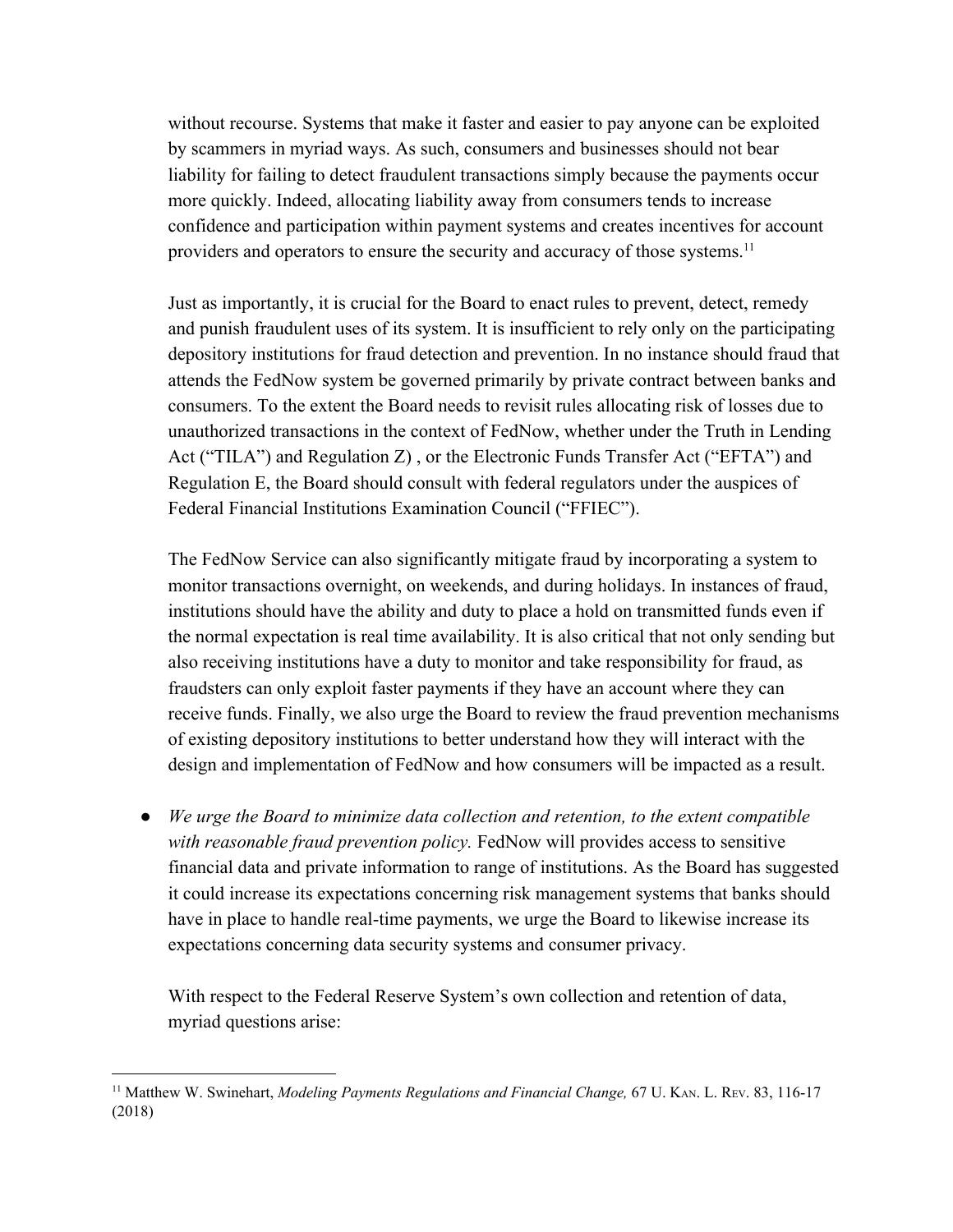- What information is actually relevant to payments provision such that the Board would need to maintain or store that data?
- To what extent, if any, could FedNow service suppliers access the data?
- To what, if any extent, could this data be shared with consumer reporting agencies?
- To the extent the Board would itself move to monitoring transactions overnight, on weekends, and on holidays, what additional data, if any will it need to collect from users? What data would it need to retain?

We urge the Board to provide answers to these and related questions prior to the implementation of FedNow.

As it is our understanding that participating depository institutions would be able to designate a service provider or agent to submit or receive payment instructions on their behalf, we also ask the Board to prohibit depository institutions from designating agents with poor data security and privacy track records to engage with FedNow.<sup>12</sup>

Although we recognize the importance of a FedNow user directory for interbank settlement and to target fraudulent use, we urge the Board to ensure the directory is only used to facilitate safe and efficient transfers between users. We are very concerned about who would have access to a directory that may contain sensitive information about consumer depository accounts as well as Federal Reserve master accounts. We are especially concerned that depository institutions or their agents may be able to take advantage of the directory to identify and locate consumer accounts at other depository institutions for debt collection purposes. We call on the Board to establish rules that prohibit this type of misuse and only allow access to the consumer data needed for each authorized real time payment transaction. If the Board decides to create a user directory for FedNow, the Board should deny agency privileges to non-depository institutions that have been subject to heightened supervision or enforcement actions due to privacy or security violations.

Overall, the Board must play a role to ensure that data is held securely; that only data necessary for the transaction is collected, and for the minimum time necessary; that the data is not used or shared in ways that violate consumer privacy; and that consumers can

<sup>12</sup> Federal Reserve, *supra* note 7, at 30918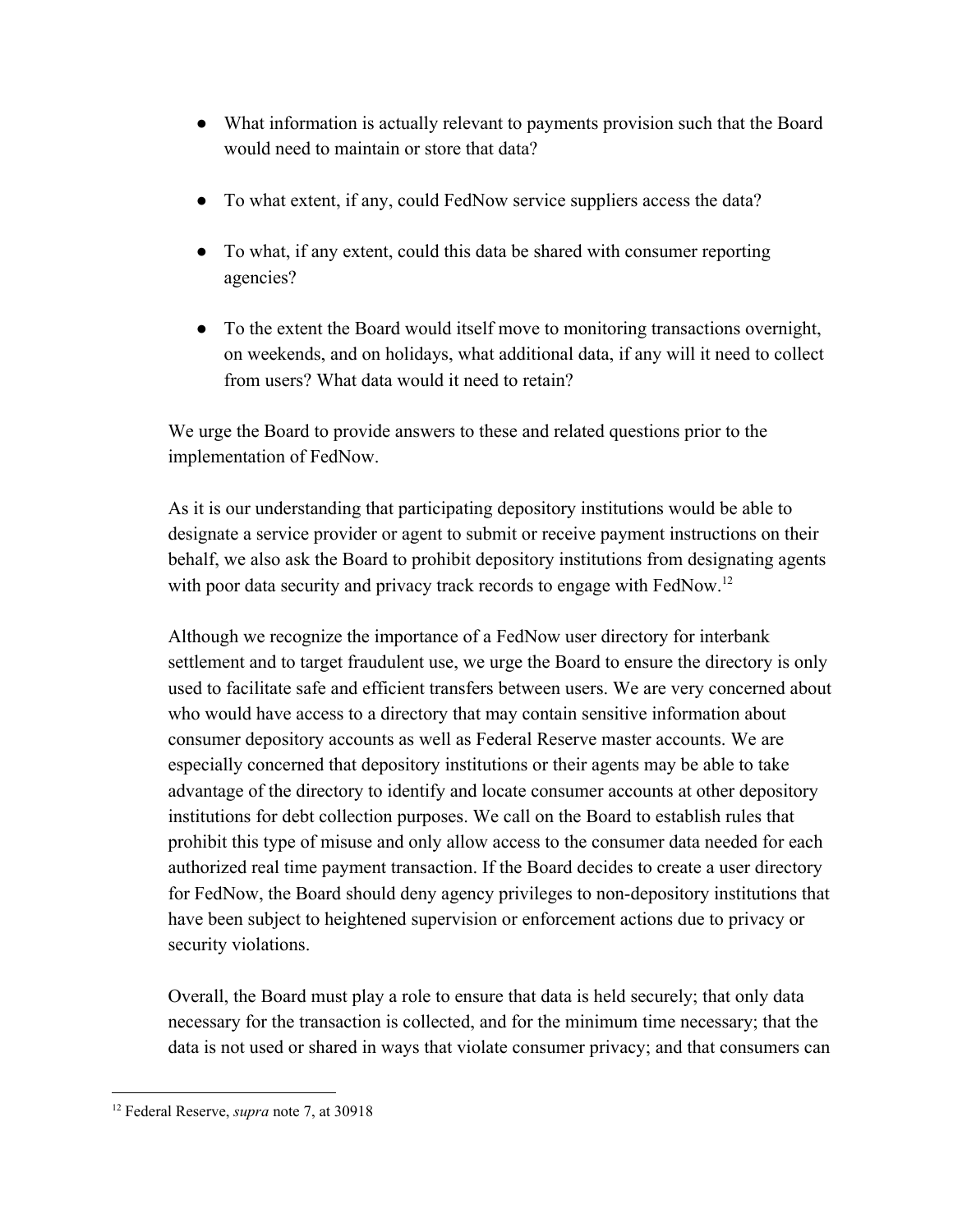easily terminate access to their data.

● *We urge the Board to commit to making real-time payments truly accessible and ubiquitous*. The benefits of RTP will not be fully realized if real time payments are not ubiquitous, reaching all consumers and even the smallest financial institutions. FedNow has the potential to truly make real time payments available to all. To make this possible, the Board must take the needs of all consumers into account to make sure that faster payment systems are accessible and work well for all types of users. As the Board contemplates the infrastructure and design of FedNow, it should consider the needs and issues of distinct communities, such as those with limited English proficiency, individuals with disabilities, and older consumers so that everyone can benefit from the efficiency and reliability of real time payments while also addressing unique security and fraud risks. The Board must also understand and accommodate the need of consumers who do not have full access to or facility with the internet, mobile devices, or electronic communications.

As the Board's Notice for Request and Comment acknowledges, the "Monetary Control Act does not specify the "long-run" period over which Federal Reserve services must recover costs, nor does the legislative history of the MCA indicate that Congress intended a specific length of time for the cost recovery period."<sup>13</sup> It is thus conceivable that the Board could choose to "subsidize" FedNow implementation for institutions serving communities in need  $14$ 

### *Conditioning FedNow Access in the Interest of Equity*

We understand it is the Board's position that it lacks plenary regulatory or supervisory authority over all firms involved in the U.S. payment system.<sup>15</sup> However, the Board is still responsible for developing regulations and supervisory policies for elements of the payment system that fall within the Federal Reserve's jurisdiction for other reasons.<sup>16</sup>

We note that the Board has historically cooperated with Congress and other regulatory agencies to regulate the payments industry in ways that modify the behavior of participating depository institutions and agents.<sup>17</sup> For instance, under the auspices of the Bank Services Company Act, the Board works with the Federal Deposit Insurance Corporation (FDIC) and the Office of the

<sup>13</sup> Federal Reserve, *supra* note 7, at 39313

<sup>14</sup> *Id.*

<sup>15</sup> Federal Reserve, *supra* note 7, at 39313

<sup>&</sup>lt;sup>16</sup> The Federal Reserve Board of Governors, The Federal Reserve System Purposes & Functions: Fostering PAYMENT AND SETTLEMENT SYSTEM SAFETY AND EFFICIENCY, [https://www.federalreserve.gov/aboutthefed/files/pf\\_6.pdf](https://www.federalreserve.gov/aboutthefed/files/pf_6.pdf) <sup>17</sup> *Id.*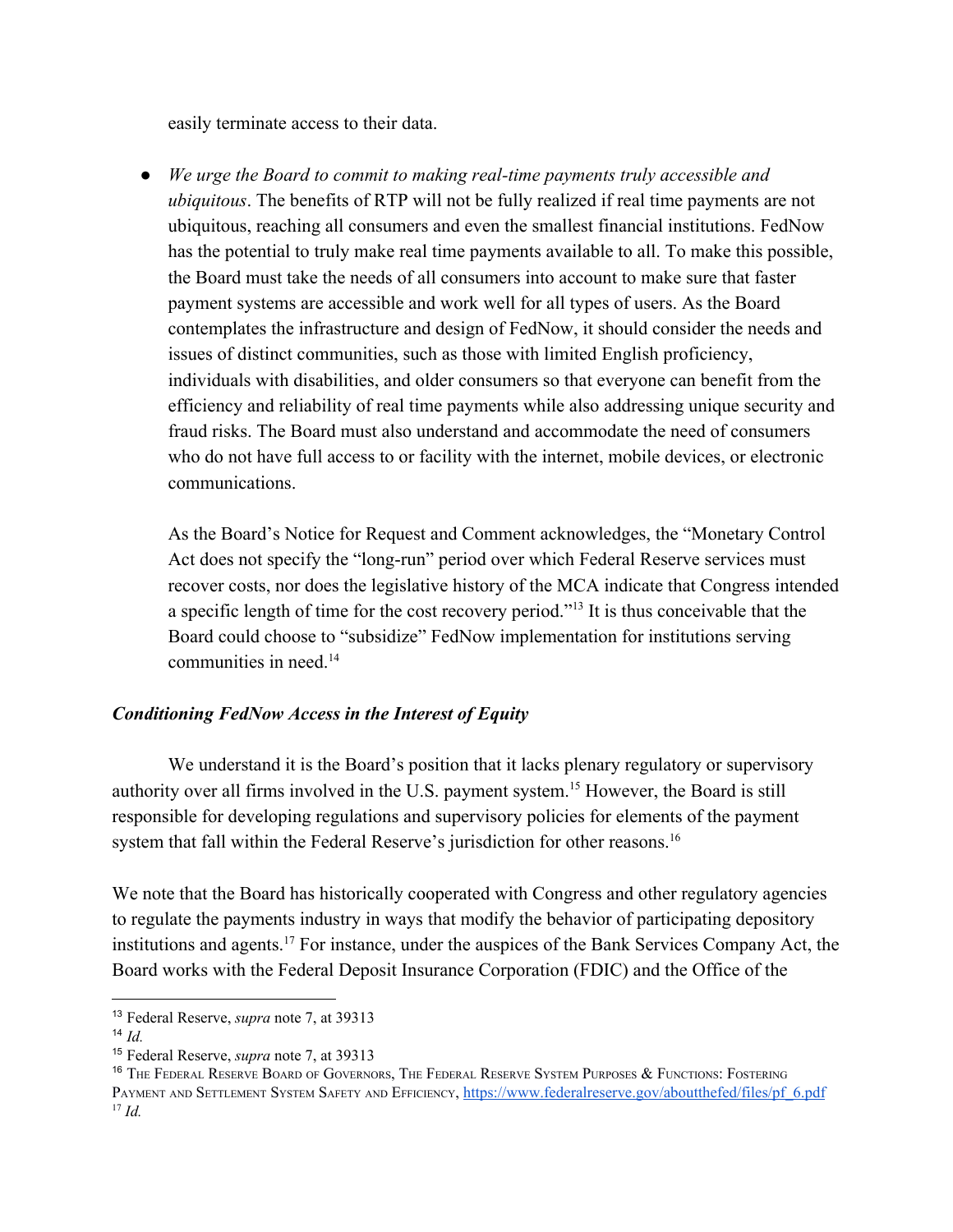Comptroller of the Currency (OCC) to examine and regulate certain payment services provided on behalf of or to federally insured banks.<sup>18</sup>

At the consumer level, the Board has promulgated rules related to payments system through the Fair Credit Billing Act of 1974, the Electronic Fund Transfer Act of 1978, and the Expedited Funds Availability Act of 1987 (EFAA). Although the Dodd-Frank Act may have transferred rulemaking authority for the first two statutes to the Consumer Financial Protection Bureau (CFPB), the Board still shares rulemaking authority with respect to EFAA, which it has exercised in order to reconfigure not only the speed, but the qualitative structure of interbank payments.<sup>19</sup> (Indeed, some analysts have argued that a provision<sup>20</sup> in the current version of EFAA creates a duty for the Board to move toward real-time payments in "as short a time as possible)." 21

More recently, the Board has worked with the Treasury to implement the Unlawful Internet Gambling Enforcement Act of 2006, which requires payment system participants to prevent or prohibit unlawful Internet gambling transactions. In 2010, the Dodd-Frank Act provided the Board the power to regulate and supervise systemically important payment and settlement firms given an appropriate designation by Federal Stability Oversight Council (FSOC).<sup>22</sup> Indeed, in 2012, FSOC designated The Clearing House Payments Company, L.L.C., to be a "financial market utility" under Federal Reserve System oversight on the basis of its role as operator of the Clearing House Interbank Payments System.<sup>23</sup>

Finally, we understand the Federal Reserve Bank of New York is currently arguing (in federal court) that the Federal Reserve Act and other statutes do not create rights to a Federal Reserve Bank master account<sup>24</sup> (even for member institutions)<sup>25</sup> and that this litigation may determine if access to the Federal Reserve's payment infrastructure "is a right for certain financial institutions

<https://www.treasury.gov/press-center/press-releases/Pages/tg1645.aspx> [\[https://perma.cc/HP7M-KFYQ](https://perma.cc/HP7M-KFYQ)]

<sup>&</sup>lt;sup>18</sup> *See* 12 U.S.C.A. § 1867. It is worth noting that the Board could potentially exercise its authority under Bank Service Company Act (BSCA) to examine and regulate the performance of The Clearing House RTP system. *See also* 12 U.S.C. §§ 1464, 5514(e), 5515(d), 5516(e).

<sup>19</sup> THE FEDERAL RESERVE BOARD OF GOVERNORS, *supra* note 16

<sup>20</sup> 2 U.S.C.A. § 4002 (West)

<sup>&</sup>lt;sup>21</sup> Aaron Klein, The fastest way to address income inequality? Implement a real time payment system, BROOKINGS INST. (Jan. 2, 2019),

[https://www.brookings.edu/research/the-fastest-way-to-address-income-inequality-implement-a-real-time-payment-s](https://www.brookings.edu/research/the-fastest-way-to-address-income-inequality-implement-a-real-time-payment-system/) [ystem/](https://www.brookings.edu/research/the-fastest-way-to-address-income-inequality-implement-a-real-time-payment-system/)

<sup>22</sup> *See* 12 U.S.C. §§ 5461-72 (2012).

<sup>&</sup>lt;sup>23</sup> Press Release, U.S. Dep't of the Treasury, Financial Stability Oversight Council Makes First Designations in Effort to Protect Against Future Financial Crises (July 18, 2012),

<sup>&</sup>lt;sup>24</sup> TNB USA INC., Plaintiff, v. FEDERAL RESERVE BANK OF NEW YORK, Defendant., 2019 WL 2559325  $(S.D.N.Y.)$ 

<sup>&</sup>lt;sup>25</sup> TNB USA INC., Plaintiff, v. FEDERAL RESERVE BANK OF NEW YORK, Defendant., 2019 WL 3777823  $(S.D.N.Y.)$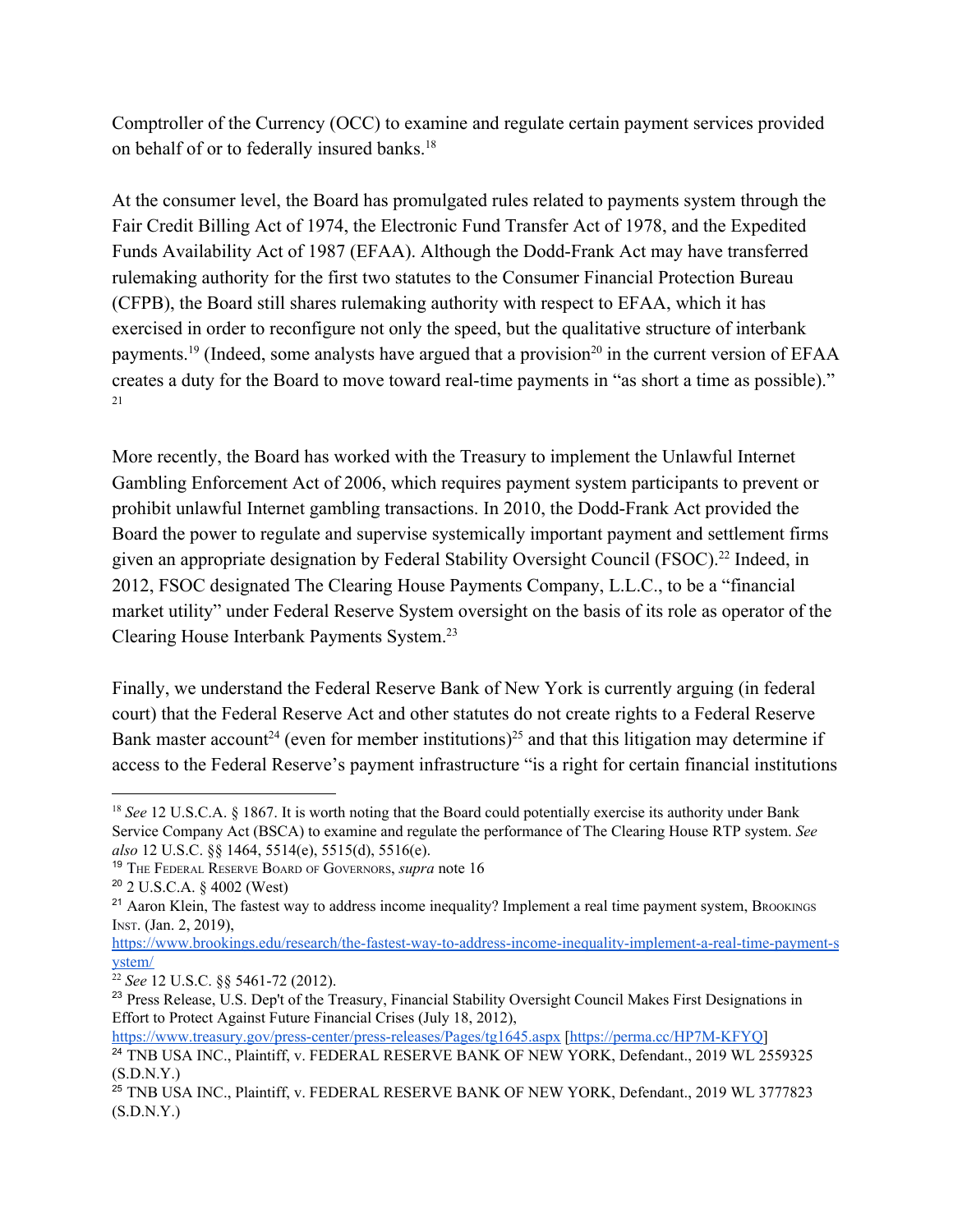under the Depository Institutions Deregulation and Monetary Control Act of 1980 or a privilege subject to terms developed by the Board and Federal Reserve Banks."<sup>26</sup>

Given the Federal Reserve System's demonstrated commitment to consciously managing access to payments infrastructure as new types of financial institutions develop, and that the Federal Reserve System has "traditionally influenced retail payment markets through its role as an operator"<sup>27</sup>, we urge the Board to manage and operate the FedNow service in a way that advances an equitable system for all.

For instance, it is our position that retail overdraft fees have no place in an RTP system that eliminates delays between writing and clearing checks. The Board should prohibit depository institutions from charging overdraft fees for transactions made through FedNow.

We would argue that, per the Board's Public Benefits Criterion, prohibiting retail overdraft fees with respect to FedNow transactions yields a clear public benefit, including by promoting the integrity of the payments system, reducing the risk associated with payments services, and improving the efficiency of the payments system by eliminating friction and unnecessary costs for end-users that ultimately hinder economic activity and dampen growth.<sup>28</sup>

FedNow should require confirmation of good funds before a payment can be sent and prohibit participating depository institutions from approving amounts greater than the available balance in a consumer's account. Operationally, as FedNow will require Reserve Banks to send an inquiry message to the receiver's depository institution seeking confirmation that the receiver's depository institution maintains a valid account for the receiver, they should simultaneously send an inquiry message to the sender's depository institution confirming that accounts have sufficient funds to engage in the transaction without triggering overdraft fees. Otherwise, institutions may find a way to preserve overdraft fees even in a system predicated on good funds. Overall, rules governing real time payments through FedNow must ensure that only available funds can be sent in real time.

To the extent direct prohibition of overdraft fees is infeasible, we urge the Fed to modulate the fees it charges for use of the FedNow service to promote equity for end-users. We recognize that the Federal Reserve does not have regulatory authority over the pricing set by a private sector system or to require a private-sector system to extend the service to banks of all sizes. We have

<sup>&</sup>lt;sup>26</sup> Pratin Vallabhaneni, Fed Announces "FedNow" Real-Time Payments Service, WHITE & CASE (Sep. 5, 2019), <https://www.whitecase.com/publications/alert/fed-announces-fednow-real-time-payments-service> <sup>27</sup> Federal Reserve, *supra* note 6, at 39300

<sup>28</sup> *Id.* at 39304; For more information on the ways in which overdraft fees hinder economic activity, *see* Smith *supra,* note 6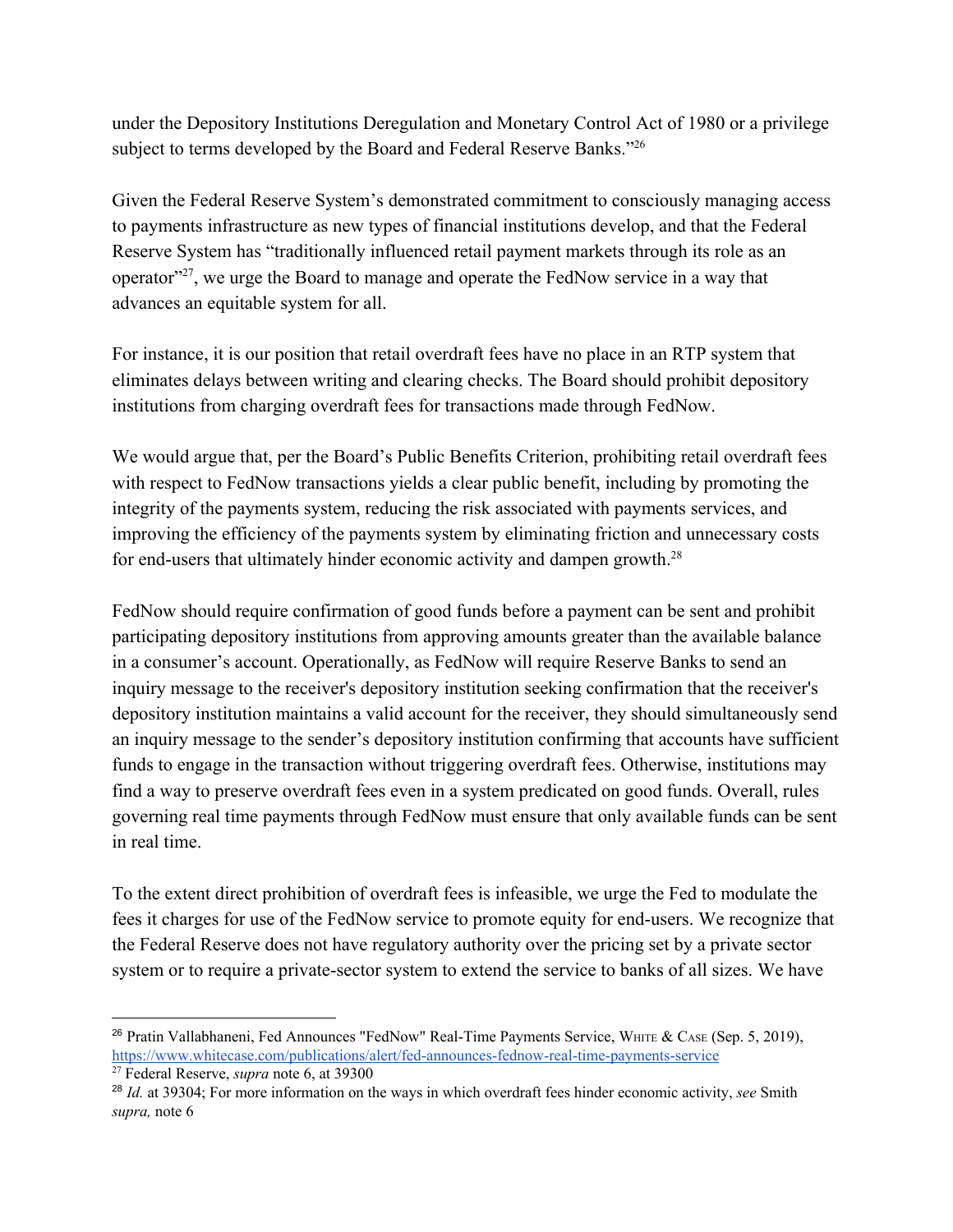also noted that some industry stakeholders have taken pains to argue that the Monetary Control Act requires that "what the Fed does as a payments service operator is supposed to be completely removed from what they do as a regulator."<sup>29</sup>

However, in setting the fees of its own services, the Monetary Control Act requires the Federal Reserve System "give due regard to competitive factors and the provision of an adequate level of such services nationwide." $30$  The Board, in turn has adopted its own pricing principles, which reflect additional public policy considerations.<sup>31</sup> Most importantly, "pricing principle  $7$ " states that fee structures may be designed to reflect "desirable long-run improvements in the nation's payment system."<sup>32</sup>

While we understand the desire of some industry stakeholders for infrastructure like FedNow to maintain a uniform pricing structure, we would also hope the Board will use its authority over the pricing structure to promote equity throughout the payments system, and more specifically, to hinder depository institutions from simply passing the costs of FedNow services onto businesses and consumers.

There exists an understandable fear that a private service operator like The Clearinghouse may modulate prices in favor of the operator's owner banks, exacerbating inequities within the system.<sup>33</sup> However, with FedNow, the Board has an opportunity to use the pricing structure to encourage participating depository institutions to more readily integrate consumer protections. For instance, the Fed could explore offering a discount on service fees in exchange for a commitment to enhance safeguards for consumers. (Conversely, it could institute a surcharge for depository institutions that do not enhance safeguards for consumers.)

Finally, as the Board considers the impact of providing intraday credit on a 24x7x365 basis, we urge the board to consider modulating the distribution and pricing of such credit based on the extent to which participating institutions adhere to broader mission of FedNow: to ensure that the benefits of real-time payments are available to everyone in a meaningful manner.

# *Educating the Public Regarding the Public Nature of Payments & Banking*

[https://bankinnovation.net/allposts/biz-lines/payments/the-clearing-house-fednow-could-create-bifirucation-in-real-ti](https://bankinnovation.net/allposts/biz-lines/payments/the-clearing-house-fednow-could-create-bifirucation-in-real-time-payments/) [me-payments/](https://bankinnovation.net/allposts/biz-lines/payments/the-clearing-house-fednow-could-create-bifirucation-in-real-time-payments/)

<sup>&</sup>lt;sup>29</sup> Rick Morgan, The Clearing House: FedNow could create 'bifurcation' in real-time payments, BANK INNOVATION (Oct. 31, 2019),

<sup>30</sup> 12 U.S.C.A. § 248a (West)

<sup>31</sup> *See* Board of Governors of the Federal Reserve System, "Federal Reserve Bank Services; Proposed Fee Schedules and Pricing Principles," 45 FR 58689, 58690-58692 (Sep. 4, 1980). Available at <https://cdn.loc.gov/service/ll/fedreg/fr045/fr045173/fr045173.pdf>.

 $32 \dot{I}$ 

<sup>33</sup> Federal Reserve, *supra* note 7, at 39305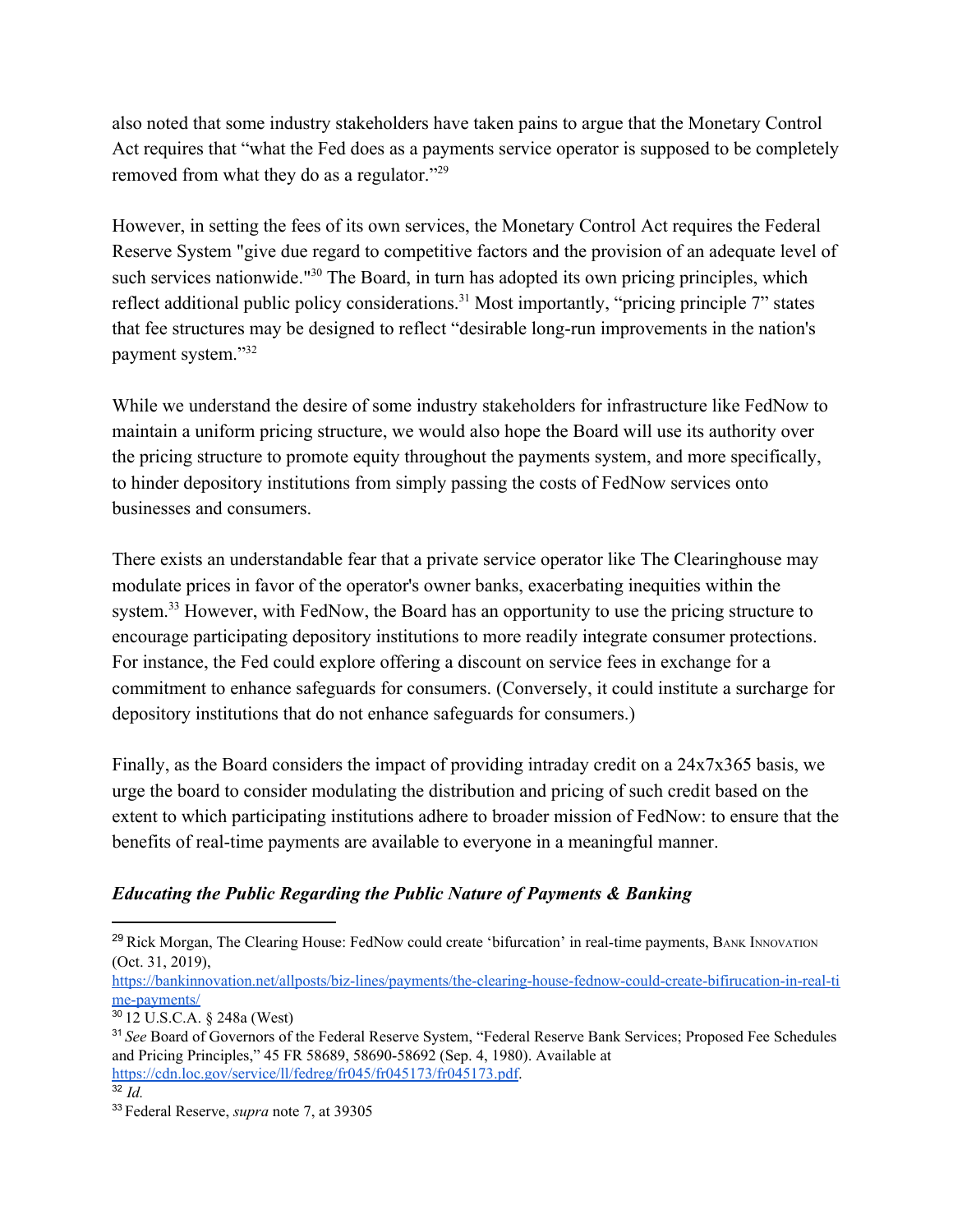Although we understand that the Board and Reserve Banks require time to implement an operational undertaking as significant as FedNow, we urge the Board to move forward with all prudent speed, and to make its efforts and goals known to the broader public.

The establishment and implementation of FedNow provides the Board and Reserve Banks with a unique opportunity to shed light on the public backbone of payments systems. By the same token, it creates space for public stewards to clarify which features of the payments system arise from policy choices made by the federal government and its instrumentalities, and which arise from policy choices made by for-profit depository institutions. For instance, following the implementation of FedNow, the Board can use its leadership and authority as a banking regulator to clarify that following the implementation of FedNow, overdraft fees within the U.S. banking system will not be attributable to delayed clearing time, but fee administration by depository institutions.

As the Board has recognized, there are many corporate actors — including not only The Clearing House, but "shadow payment platforms" (SPPs) such as Facebook's Libra Project<sup>34</sup> — that intend to develop RTP-based products in the coming years.<sup>35</sup> Simply put, a FedNow launch in 2023 or 2024 may leave significant time for companies with spotty records on consumer protection to develop and implement RTP-systems that will gain popularity with consumers long before they experience the benefits of FedNow at the user interface. We fear that the longer the Federal Reserve waits to educate the public about FedNow, the more it risks private sector actors developing extractive relationships with the same consumers and businesses who stand to benefit from FedNow. In this sense, we echo other commenters who have expressed concerns that slow implementation will lead customers to frequent payment services that are insufficiently regulated and potentially unsafe.<sup>36</sup>

In the spirit of FedNow's role as a public option, we urge the Board to take measures to ensure that FedNow gains prominence in the public eye. As it stands, most businesses and consumers have little knowledge of the workings of payment systems and other critical financial sector infrastructure. The development and implementation of FedNow presents an infrequent educational opportunity: the public can learn about the nature of payments systems in general and better appreciate the role that public institutions serve in banking and commerce. A popular literacy campaign concerning federal payments could also create space for broader dialogue

<sup>34</sup> *See* Dan Awrey and Kristin van Zwieten, *Mapping The Shadow Payment System* (October 7, 2019). SWIFT INSTITUTE WORKING PAPER NO. 2019-001. Available at SSRN: <https://ssrn.com/abstract=3462351>

<sup>&</sup>lt;sup>35</sup> Relatedly, we strongly support the Board's proposal to limit direct participation in FedNow to only the institutions that qualify for a master account.

<sup>36</sup> Federal Reserve, *supra* note 6, at 39306